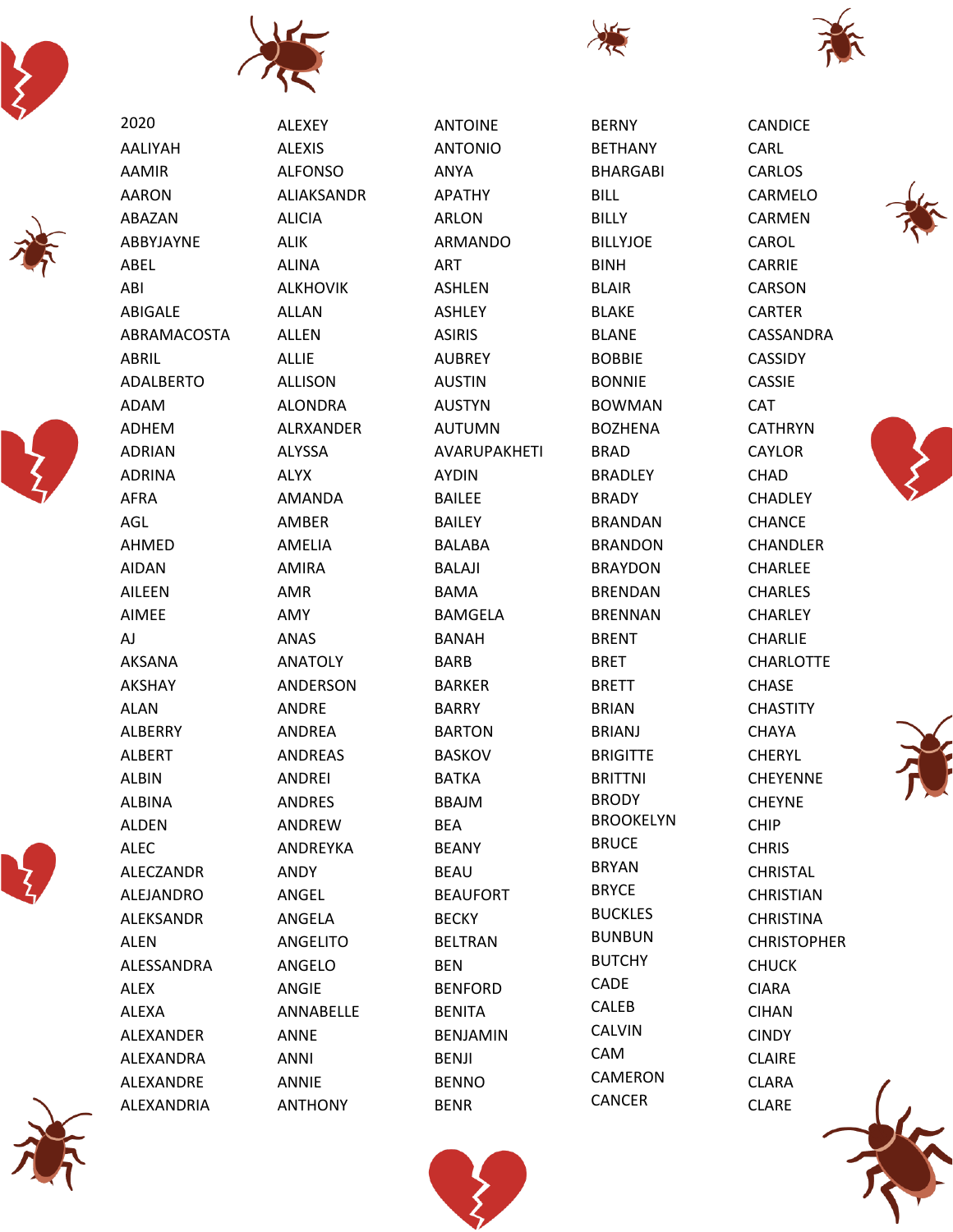

CLARENCE CLARISSA CLARK CLAUDE CLAUDIA CLAYTON CLETE CLIFF CLIFTON CLINT CLINTON CLOPRAT COCO CODEY **CODY** COLE COLIN COLTON CONAL CONNER **CONNOR** CONOR COOPER CORDELL **COREY** 

CORONAVIRUS

**CORY** COVID **COY** CRAIG **CRISS** CROW **CROY** CRUELLA **CRYSTAL CUCA CURT** CYNTHIA DAHVEED DAISY DAKOTA DALE DALTON















FRANCISCO

DAMIAN DAN DANA DANICA DANIEL DANIELE DANIELLE DANIIL DANNY DANTE DANYL DARCY DARIA DARIN DARIO DARIUS DARREN DARRYL DASHA DAVE DAVID DAVIT DAWN DAWOSN DEAN DEANDREY DEARMAS DEBBIE DEBBON DEE DEEDS DENIS DENISE DENNIS DENNY DEREK DERRICK DESANTES DESIREE DESTINY DESTREY DEVIN DEZHUROV

DIANA DIEGO DILARA DINA DINKEY DINO DION DJ DOC DOM DOMINICO DOMINIQUE DON DONALD DONNA DONNIE DONNY DONOVON DOUG DOUGFORD DRAKE DREW DUNCAN **DUSTY** DUVERNAY DWAYNE DYLAN DZMITRY ED EDDIE EDDY EDGAR EDITH EDUARD EDWARD EDWIGE EFI EFRAIN ELAINA ELCACAS ELDAR ELEANOR ELENA

ELI ELIM ELIZA ELIZABETH ELLEANOR ELLIE ELLIOT ELMIR ELYEZER EMAN EMER EMILIO EMILY EMMA EMMANUEL ENRICO ENRIQUE ERIC ERICK ERIK ERIKA ERIN ERNESTO ESTHER ETHAN EUGENE EVA EVAN EVGESHA FABIAN FAITH FAUSTINO FAWN FEDERICO FELICIA FELIPE **FELIX** FERNANDO FERNIE FIEDLER FLOYD FRAN FRANCIS

FRANK FRANKIE FRED FROSTY GABE GABRIEL GABRIELLE GABY GAGE GARY GATOR GAVIN GENE **GENESIS** GENO GEORGE GEORGINA GERALD GERARDO GERONIMO GIL GINA GIOVANNI GLENN GONZALO GORD GOSUKE GRACE GRAHAM GREG GREGORY GREYSON **GULINA** GUTHRIE GUV **GUY** GWEN **HALEY** HANNAH **HAP** 









HAROLD

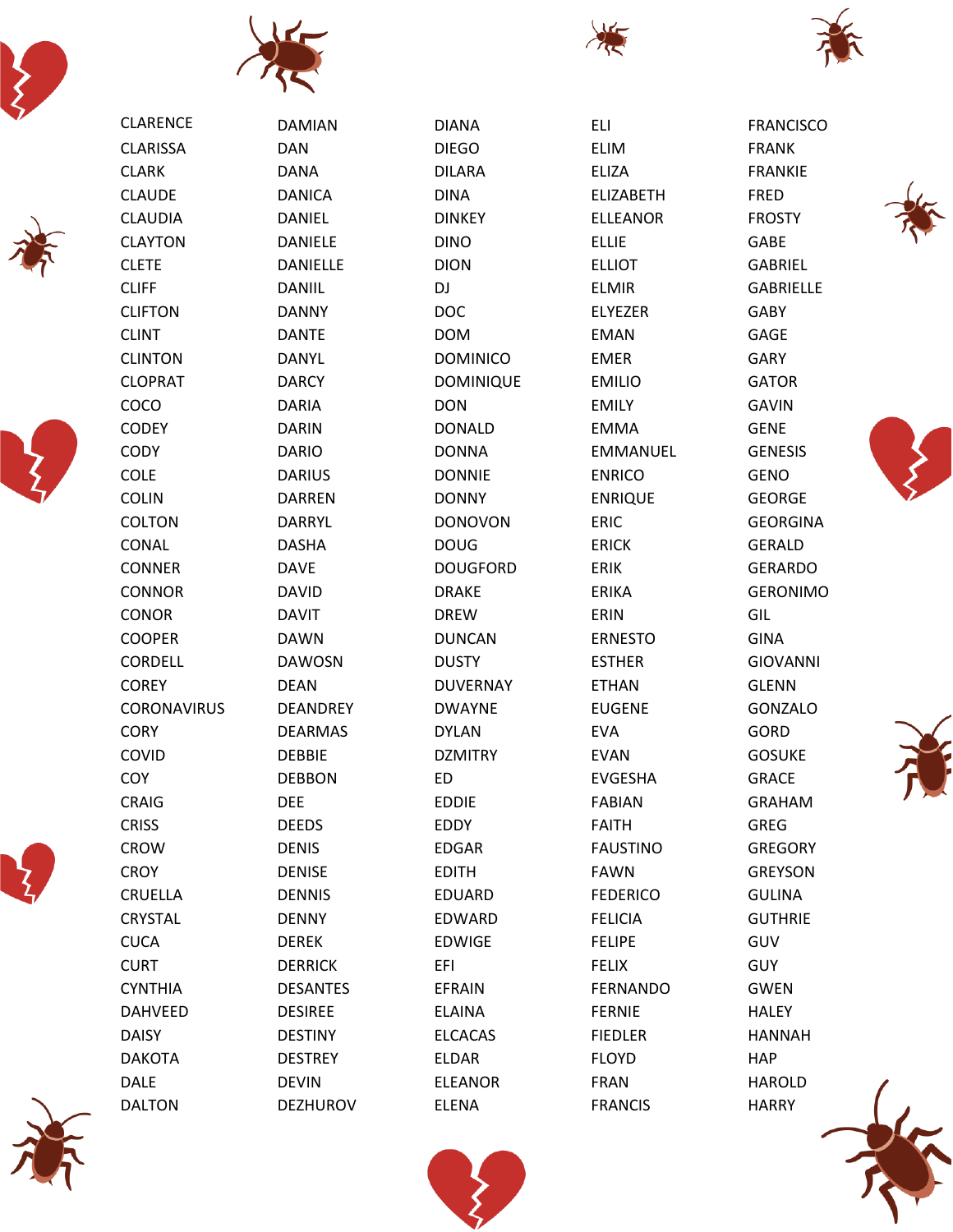























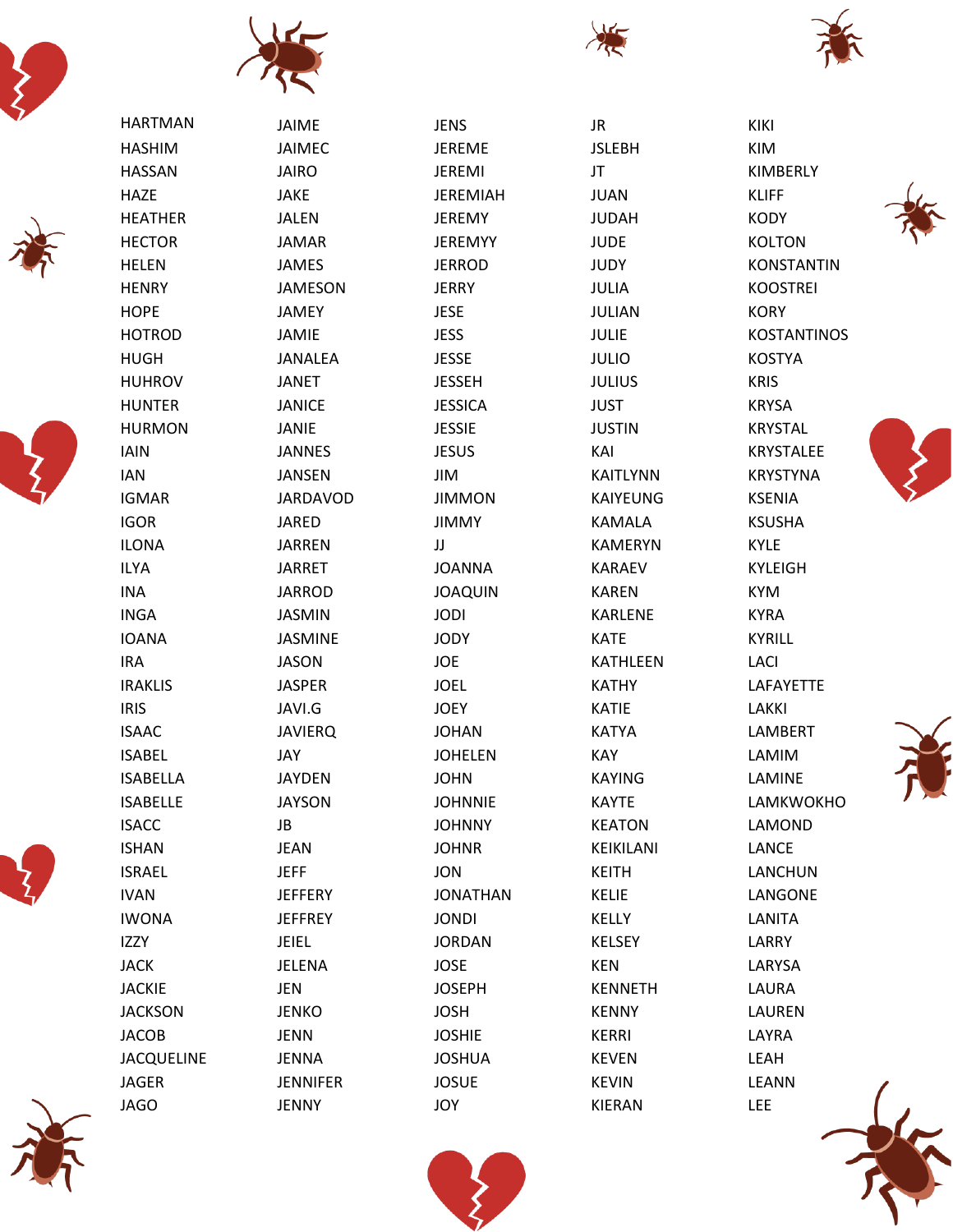









MACK

MELLEN







| LEIGH          | MACKENZIE       | <b>MELODY</b>   | <b>NATASHA</b>  | PAUL             |
|----------------|-----------------|-----------------|-----------------|------------------|
| LELAND         | <b>MACY</b>     | <b>MESKHY</b>   | <b>NATE</b>     | <b>PAULINA</b>   |
| <b>LEO</b>     | <b>MADELINE</b> | <b>MEW</b>      | <b>NATHAN</b>   | PAULO            |
| <b>LEONID</b>  | <b>MADISON</b>  | <b>MIA</b>      | <b>NAVEII</b>   | <b>PAULY</b>     |
| LEROY          | <b>MAHIMA</b>   | <b>MICAH</b>    | <b>NEDZAD</b>   | <b>PAVEL</b>     |
| <b>LEVI</b>    | MALACHI         | <b>MICHA</b>    | <b>NEIL</b>     | <b>PAYTON</b>    |
| LEWIS          | <b>MALINDA</b>  | <b>MICHAEL</b>  | <b>NEJLA</b>    | <b>PEDRO</b>     |
| <b>LEXI</b>    | <b>MANDI</b>    | <b>MICHELLE</b> | <b>NEVEAH</b>   | PERARDI          |
| LEXY           | <b>MANNY</b>    | <b>MICK</b>     | <b>NEW</b>      | PERLA            |
| LIA            | MANUEL          | <b>MICKE</b>    | <b>NICHOLAS</b> | PERSEPHONE       |
| <b>LIAM</b>    | <b>MARADEE</b>  | <b>MIGUEL</b>   | <b>NICK</b>     | <b>PETE</b>      |
| LIBBY          | <b>MARC</b>     | <b>MIKE</b>     | <b>NICKY</b>    | <b>PETEE</b>     |
| LILLIAN        | <b>MARCEL</b>   | <b>MIKEY</b>    | <b>NICO</b>     | <b>PETER</b>     |
| LILY           | <b>MARCOS</b>   | <b>MILTON</b>   | <b>NICOLA</b>   | <b>PETTER</b>    |
| <b>LINDA</b>   | <b>MARCUS</b>   | <b>MIMOZA</b>   | <b>NICOLAS</b>  | PHIL             |
| <b>LINDSEY</b> | <b>MARIA</b>    | <b>MINELA</b>   | <b>NICOLE</b>   | PHILLIP          |
| LIPEI          | <b>MARIAN</b>   | <b>MIRANDA</b>  | <b>NIKITA</b>   | <b>PIERCE</b>    |
| <b>LIRYK</b>   | <b>MARIE</b>    | <b>MIREIA</b>   | <b>NIKKI</b>    | <b>PIPER</b>     |
| <b>LISA</b>    | <b>MARINA</b>   | <b>MIRIAM</b>   | <b>NIKOLAI</b>  | <b>PORTER</b>    |
| LIV            | <b>MARIO</b>    | <b>MISHA</b>    | <b>NIKOLE</b>   | <b>PRECIOUS</b>  |
| LIZANDRA       | <b>MARK</b>     | <b>MISSY</b>    | <b>NMUNITED</b> | <b>PRESTON</b>   |
| LIZZ           | MARQUELLE       | <b>MISTY</b>    | <b>NOAH</b>     | PRI              |
| <b>LOGAN</b>   | <b>MARTIN</b>   | <b>MITCH</b>    | <b>NOAM</b>     | <b>PRISCILLA</b> |
| <b>LORENA</b>  | <b>MARTY</b>    | <b>MOIRA</b>    | <b>NOEL</b>     | QUANDRAY         |
| LORI           | <b>MASON</b>    | <b>MOLLY</b>    | <b>NORBERT</b>  | QUINTELSR.       |
| LOTTE          | <b>MATEO</b>    | <b>MONICA</b>   | <b>NORMAN</b>   | RACHAEL          |
| LOUIE          | <b>MATHIEU</b>  | <b>MONIQUE</b>  | OGI             | <b>RACHEL</b>    |
| LUANN          | <b>MATI</b>     | <b>MORGAN</b>   | <b>OGRE</b>     | <b>RACOON</b>    |
| <b>LUGARDO</b> | <b>MATT</b>     | <b>MOSES</b>    | <b>OHMAR</b>    | <b>RAFAEL</b>    |
| LUIS           | <b>MATTHEW</b>  | <b>MUESELER</b> | <b>OKSANA</b>   | <b>RALPH</b>     |
| LUISA          | <b>MATTY</b>    | <b>MYK</b>      | <b>OLIVER</b>   | RAMI             |
| LUKA           | <b>MAURICIO</b> | <b>MYRON</b>    | OLIVIA          | <b>RAMON</b>     |
| LUKACHENKO     | <b>MAX</b>      | <b>NADEEM</b>   | <b>OMAR</b>     | RAMSEYB          |
| LUKASH         | <b>MAXIM</b>    | <b>NADIYA</b>   | <b>OPHELIE</b>  | <b>RANCHER</b>   |
| LUKE           | <b>MAXINE</b>   | <b>NAIDA</b>    | <b>OSCAR</b>    | <b>RANDY</b>     |
| LUKYAN         | MAXIVASCHENK    | <b>NAILEM</b>   | <b>OSIEL</b>    | RAQUEL           |
| <b>LUPILLO</b> | MAXWELL         | <b>NANCY</b>    | <b>OWEN</b>     | <b>RASMUS</b>    |
| LYKASHENKO     | <b>MAYANIN</b>  | <b>NAOMI</b>    | <b>OZZIE</b>    | RAVNEET          |
| <b>LYNDEE</b>  | <b>MCQUEEN</b>  | <b>NASEEM</b>   | PABLO           | <b>RAY</b>       |
| <b>LYNETTE</b> | MEGAN           | <b>NASTYA</b>   | PAMMI           | RAYMOND          |
| <b>LYONS</b>   | <b>MEHDI</b>    | <b>NATALIE</b>  | PAT             | RAYSHAWN         |
| MAC            | <b>MEHRAN</b>   | <b>NATALLIA</b> | <b>PATRICE</b>  | REBECCA          |

NATANEAL

PATRICK







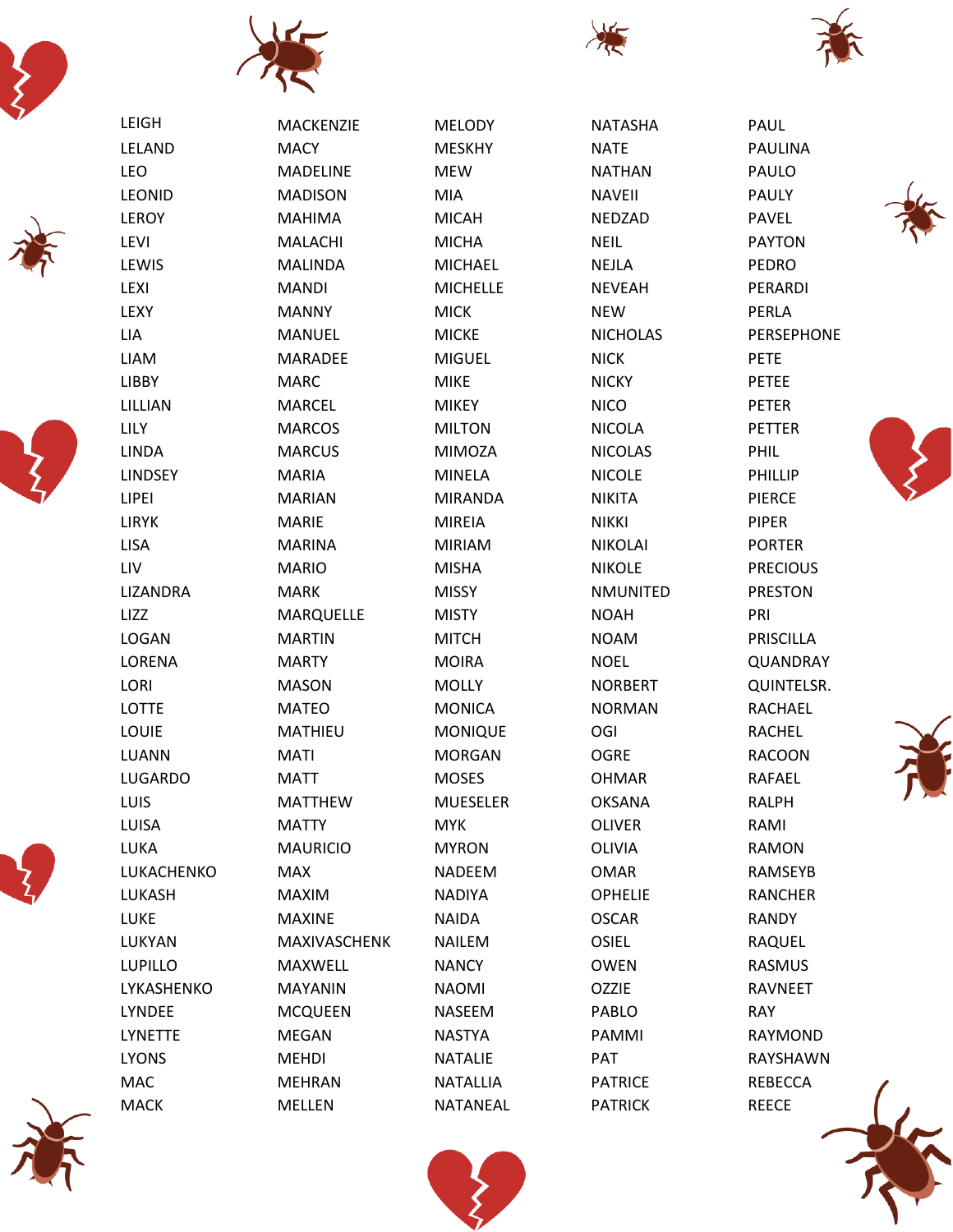









ROSARIO ROSE







|                    | ,<br>◥           |                  |                 |                 |
|--------------------|------------------|------------------|-----------------|-----------------|
| <b>REEVE</b>       | <b>ROWAN</b>     | <b>SERGEY</b>    | <b>SUNNY</b>    | <b>TRACEY</b>   |
| <b>REGINAL</b>     | <b>ROWDY</b>     | <b>SERGIO</b>    | <b>SURAJ</b>    | <b>TRAVIS</b>   |
| <b>REID</b>        | <b>ROY</b>       | <b>SETH</b>      | SUSAN           | <b>TRE</b>      |
| <b>REINDON</b>     | <b>RUBEN</b>     | SHANA            | SUSANNA         | <b>TRENT</b>    |
| <b>REJINA</b>      | <b>RUDY</b>      | <b>SHANE</b>     | <b>SUSI</b>     | <b>TREVOR</b>   |
| <b>REMY</b>        | <b>RUSLAN</b>    | SHANNON          | <b>SUSIE</b>    | <b>TREY</b>     |
| <b>REPIN</b>       | <b>RUSSELL</b>   | SHANTEL          | SWAHELI         | <b>TRISHIA</b>  |
| <b>REX</b>         | <b>RUTH</b>      | SHAQUILLE        | <b>SWEETY</b>   | <b>TRISTAN</b>  |
| <b>REYES</b>       | <b>RUTILO</b>    | <b>SHARON</b>    | <b>SYDNEY</b>   | <b>TROY</b>     |
| <b>REYNA</b>       | <b>RUVALCABA</b> | <b>SHARRA</b>    | <b>TAFT</b>     | <b>TY</b>       |
| <b>RHONDA</b>      | <b>RYAN</b>      | SHAUN            | <b>TAISHING</b> | <b>TYE</b>      |
| <b>RHYNO</b>       | <b>RYANN</b>     | SHAWN            | <b>TAMMILYN</b> | <b>TYLER</b>    |
| <b>RICARDO</b>     | <b>RYGORYCH</b>  | SHAWNA           | <b>TANYA</b>    | <b>TYREE</b>    |
| <b>RICH</b>        | <b>RYSZARD</b>   | <b>SHAY</b>      | <b>TARA</b>     | <b>TYRONE</b>   |
| <b>RICHARD</b>     | SABRINA          | <b>SHAYNE</b>    | <b>TARIQ</b>    | <b>UHO</b>      |
| <b>RICHIE</b>      | <b>SADIK</b>     | SHEBA            | <b>TATYANA</b>  | <b>VADIM</b>    |
| <b>RICHSONNE</b>   | SAGE             | SHOSHANA         | <b>TAYLOR</b>   | VALERIA         |
| <b>RICK</b>        | SAL              | <b>SHUKITT</b>   | <b>TED</b>      | VALERIE         |
| <b>RICKEY</b>      | SALLY            | <b>SIMON</b>     | <b>TEDDY</b>    | <b>VAMP</b>     |
| <b>RICKY</b>       | SAM              | SIMRAN           | <b>TERA</b>     | VAUGHN          |
| <b>RICO</b>        | SAMIR            | SKELLINGTON      | TERESAVU        | VENESSA         |
| <b>RIHA</b>        | SAMMY            | <b>SKIP</b>      | <b>TERI</b>     | <b>VERA</b>     |
| <b>RION</b>        | SAMSON           | <b>SKO</b>       | <b>TERRAKO</b>  | <b>VERONICA</b> |
| <b>RIOT</b>        | SAMUEL           | <b>SKUNT</b>     | <b>TERRI</b>    | <b>VEX</b>      |
| <b>ROACHCHELLE</b> | SAN ANTONIO ZOO  | <b>SKYLER</b>    | <b>TERRY</b>    | VI              |
| <b>ROB</b>         | SANDANEE         | <b>SMITTY</b>    | <b>THEO</b>     | <b>VIC</b>      |
| <b>ROBBIE</b>      | SANDIE           | <b>SOFIIA</b>    | <b>THOMAS</b>   | <b>VICTOR</b>   |
| <b>ROBERT</b>      | SANDRA           | SONIA            | <b>TIANA</b>    | <b>VICTORIA</b> |
| <b>ROBIN</b>       | SANDY            | SONJA            | <b>TIDMORE</b>  | VIDU            |
| <b>ROD</b>         | SANTIAGO         | SONYA            | <b>TIFFANY</b>  | <b>VINCENZO</b> |
| <b>RODOLFO</b>     | SARA             | <b>SOPHIE</b>    | <b>TIGANA</b>   | <b>VINNY</b>    |
| <b>ROGELIO</b>     | SARAH            | <b>STAN</b>      | <b>TIKI</b>     | <b>VIOLA</b>    |
| <b>ROHAN</b>       | SASHA            | <b>STANLEY</b>   | <b>TIM</b>      | <b>VIVIANO</b>  |
| <b>ROLAND</b>      | SAVANNAH         | <b>STEF</b>      | <b>TIMOTHY</b>  | VOLDEMORT       |
| <b>ROLANDO</b>     | SAVIETAK         | <b>STEFAN</b>    | <b>TINA</b>     | WALKER          |
| <b>ROMAN</b>       | SAVUSHKIN        | <b>STEPHANIE</b> | TK              | <b>WALLACE</b>  |
| <b>RON</b>         | <b>SCHLUMP</b>   | <b>STEPHEN</b>   | <b>TODD</b>     | WARREN          |
| RONALD             | <b>SCOTT</b>     | <b>STERLING</b>  | <b>TOM</b>      | <b>WAYLON</b>   |
| <b>RONNIE</b>      | <b>SCUBA</b>     | <b>STEVE</b>     | <b>TOMAS</b>    | <b>WAYNE</b>    |
| <b>ROOSTER</b>     | <b>SEAN</b>      | <b>STEVEN</b>    | <b>TOMBLIN</b>  | WENDY           |
| <b>RORY</b>        | SEBASTIAN        | <b>STEVIL</b>    | <b>TOMMY</b>    | WES             |









SUBHI

TONI **TONY** 

SEBASTIEN



WESLEY